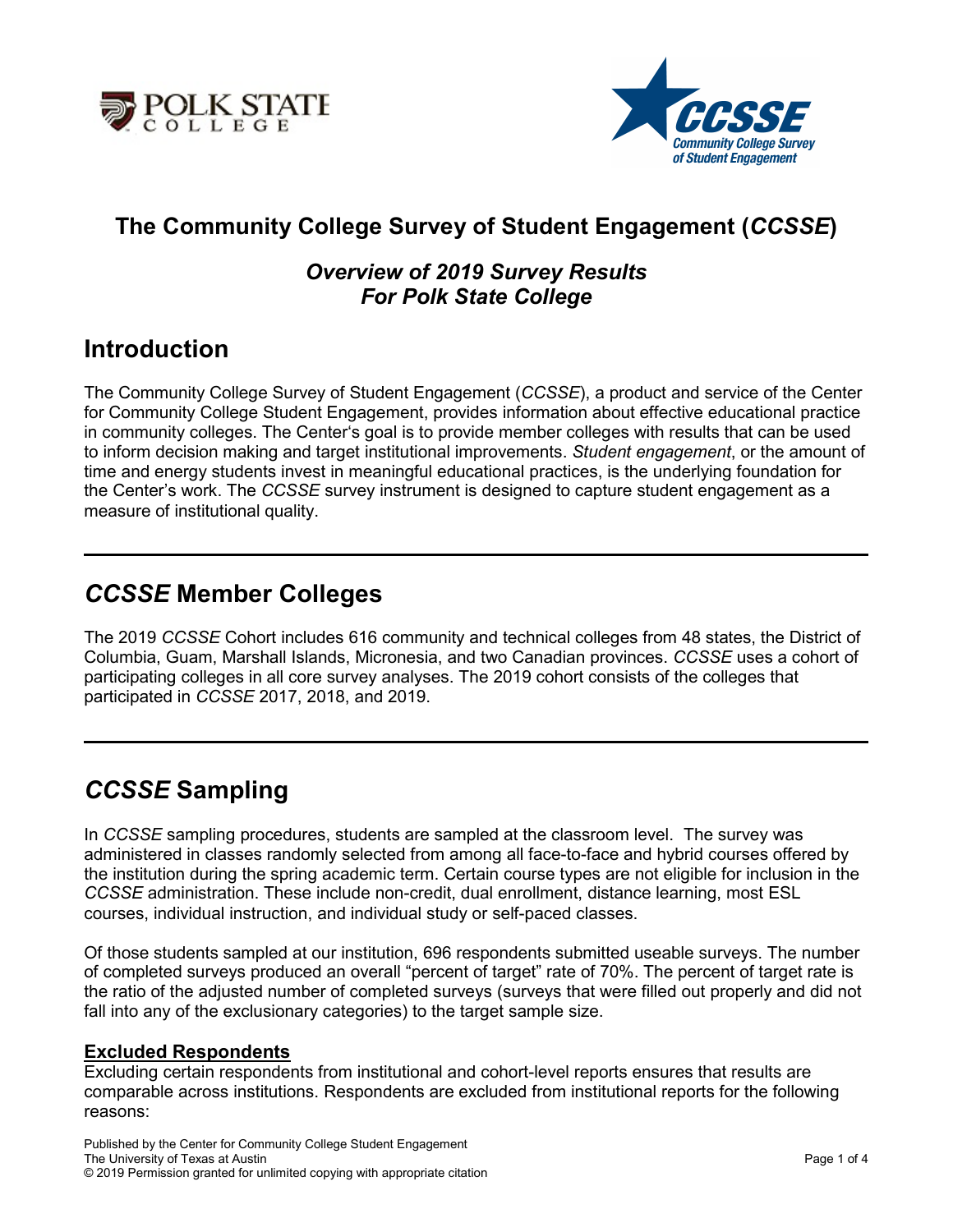- The respondent did not indicate whether he or she was enrolled full-time or part-time at the institution.
- The survey is invalid. A survey is invalid if a student does not answer any of the 19 sub-items in item 4, answers *very often* to all 19 sub-items, or answers *never* to all 19 sub-items.
- The student reported his or her age as under 18.
- The student indicated that he or she had taken the survey in a previous class or did not respond to item 3.
- Oversample respondents are not included because they are selected outside of *CCSSE*'s primary sampling procedures.

# **2019 Student Respondent Profile**

Please note that percentages may not total 100% in each category due to missing data and/or rounding.

#### **Enrollment Status**

35% of surveyed students report being part-time college students, compared to 29% of the 2019 *CCSSE* Cohort colleges' student respondents. 65% of the student respondents at our college report attending college full-time, while 71% of the 2019 *CCSSE* Cohort colleges' student respondents attended full-time.

Population data<sup>[1](#page-1-0)</sup> indicate that 66% of students attend our college part-time and 34% attend full-time. The inverse representation of part-time and full-time students in our respondent and actual student populations is the result of random sampling and the in-class administration process. For this reason, survey results are either weighted or disaggregated on the full-time/part-time variable so that reports will accurately reflect the underlying student population.

### **Age**

Student respondents at our college range in age from 18 to 65+ years old - 78% of the of them are between 18 and 24 years old. Note that the actual Polk State Student population includes only 53% of students in this age group so the respondents are younger than the actual student population. However, the actual student population at Polk State is similar to the populations of the large college comparison group (57% between 18 and 24) and the total CCSSE population (53% between 18 and 24). Also must note that Polk State College has a 17% student population of less than 18 years.

#### **Gender Identity**

38% of student respondents are male and 55% female, while 8% preferred not to respond. While our percentage of female respondents mirrors the population of Large Colleges population and respondents (56% and 52%) as well as the CCSSE Cohort population and respondents (58% and 53%) it does not reflect the Polk State population of 63% female. Also, the percentage of male students at Polk State is 37% while those of the Large College comparison and CCSSE comparison group have a 44% and 42% male population. Since population number are taken from IPEDS which does include students who do not report gender, it is difficult to determine if the inclusion of this value in the CCSSE has skewed the data. The table below looks at the values for Population and Respondents for the three groups.

<span id="page-1-0"></span>Published by the Center for Community College Student Engagement The University of Texas at Austin Page 2 of 4  $\overline{a}$ <sup>1</sup> Population data are those reported for the most recent IPEDS enrollment report.

<sup>©</sup> 2019 Permission granted for unlimited copying with appropriate citation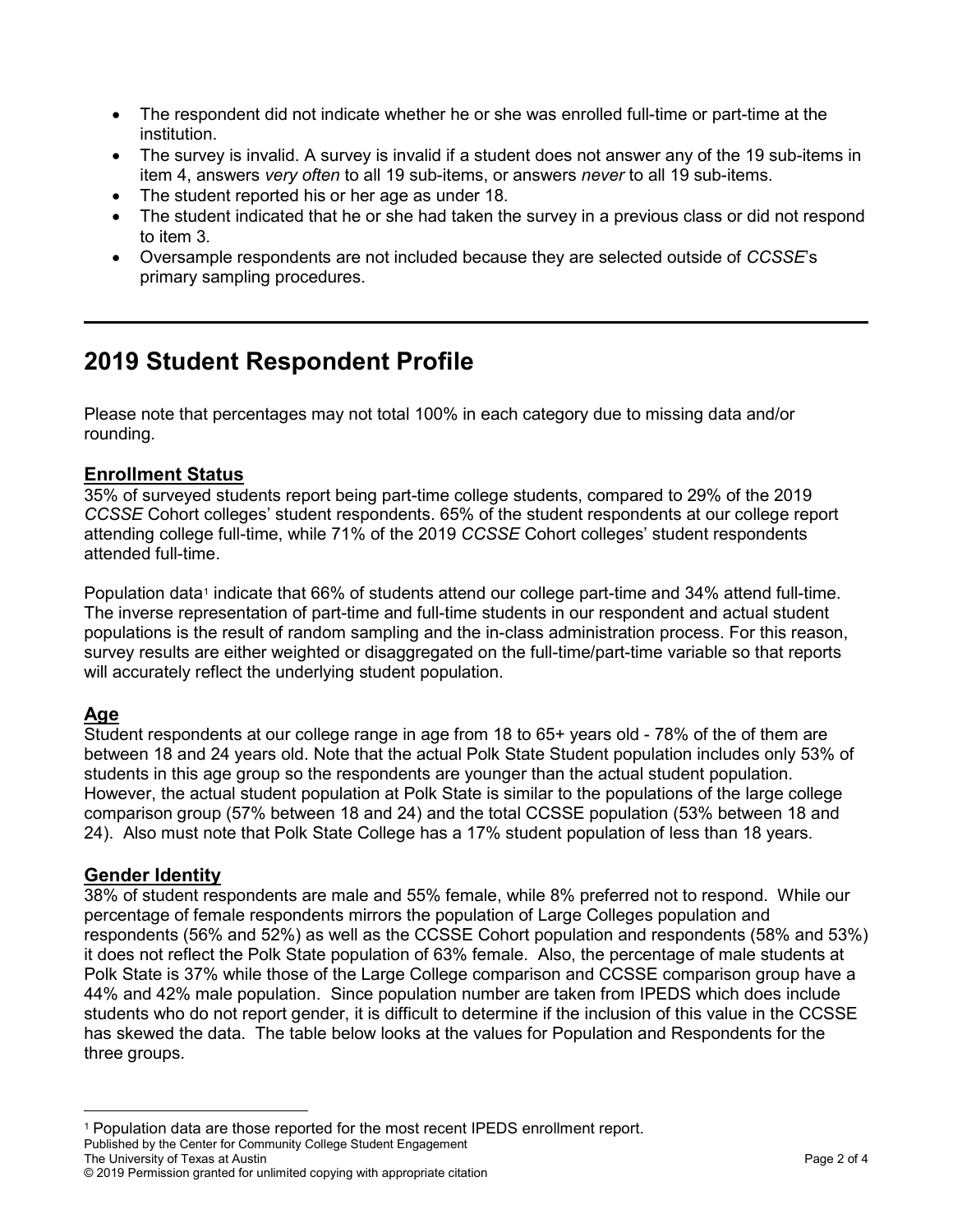|                       | <b>Polk State College</b> |            | <b>Large Colleges</b> |            | <b>CCSSE Cohort</b> |            |
|-----------------------|---------------------------|------------|-----------------------|------------|---------------------|------------|
|                       | <b>Respondents</b>        | Population | Respondents           | Population | <b>Respondents</b>  | Population |
| Man/Male              | 38%                       | 37%        | 43%                   | 44%        | 42%                 | 42%        |
| Woman /<br>Female     | 55%                       | 63%        | 52%                   | 56%        | 53%                 | 58%        |
| <b>No</b><br>Response | 8%                        | N/A        | 5%                    | N/A        | 5%                  | N/A        |

#### **Racial/Ethnic Identification**

80% of our student respondents identify with a single racial/ethnic identity: 41% White, 22% Hispanic or Latino, 14% Black or African American, 3% Asian, 0% American Indian or Alaska Native, and 0% Native Hawaiian or Other Pacific Islander. 8% identified with more than one race/ethnic category. 8% identified as race or ethnicity unknown. When compared to the actual student population Whites are underrepresented compared to respondents (41% Polk State Student respondents – 52% Polk State Student population). Blacks are also slightly underrepresented (14% Polk State Student respondents – 16% Polk State Student population). Students identified with more than one race/ethnic category, those not responding, and International students have higher proportions in the respondents compared to the overall population. This is a trend that is also found in the comparison groups.

|               | <b>Polk State College</b> |            | <b>Large Colleges</b> |            | <b>CCSSE Cohort</b> |            |
|---------------|---------------------------|------------|-----------------------|------------|---------------------|------------|
|               | Respondents               | Population | Respondents           | Population | Respondents         | Population |
| Am. Ind or    | $0\%$                     | $0\%$      | 1%                    | $1\%$      | $1\%$               | 4%         |
| Alaskan       |                           |            |                       |            |                     |            |
| <b>Native</b> |                           |            |                       |            |                     |            |
| Asian         | 3%                        | 2%         | 5%                    | 6%         | 4%                  | 4%         |
| <b>Black</b>  | 14%                       | 16%        | 10%                   | 13%        | 10%                 | 12%        |
| Hispanic      | 22%                       | 22%        | 18%                   | 24%        | 15%                 | 17%        |
| Pac. Isl.     | 0%                        | 0%         | $0\%$                 | 0%         | 1%                  | $1\%$      |
| White         | 41%                       | 52%        | 44%                   | 48%        | 49%                 | 54%        |
| Two or        | 8%                        | 3%         | 9%                    | 4%         | 8%                  | 4%         |
| More          |                           |            |                       |            |                     |            |
| Unknown       | 8%                        | 3%         | 8%                    | 4%         | 7%                  | 4%         |
| International | 4%                        | $1\%$      | 5%                    | 2%         | 5%                  | $1\%$      |
| Non           |                           |            |                       |            |                     |            |
| Resident      |                           |            |                       |            |                     |            |

#### **International Students**

4% of our students responded *yes* to the question, "Are you an international student or non-resident alien?" But student population has only 1%. As illustrated above, the percentage of International respondents is higher than the percentage of International students in the population of the three comparison groups above.

#### **First-Generation Status**

19.1% of student respondents indicate that neither parent has attended at least some college; accordingly, these students are considered "first-generation." This is a higher percentage than the Large College Comparison Group (15.7%) as well as the CCSSE group as a whole (15.6%).

51.5% of respondents indicate their mothers and 39.6% of their fathers, have at least some college experience. While the PSC maternal education levels are similar to the Large College comparison and CCSSE comparison (51.4% and 52.4%) the paternal educational levels for Polk State respondents are slightly lower than the comparison groups (Large College = 42.8% and CCSSE = 41.6%).